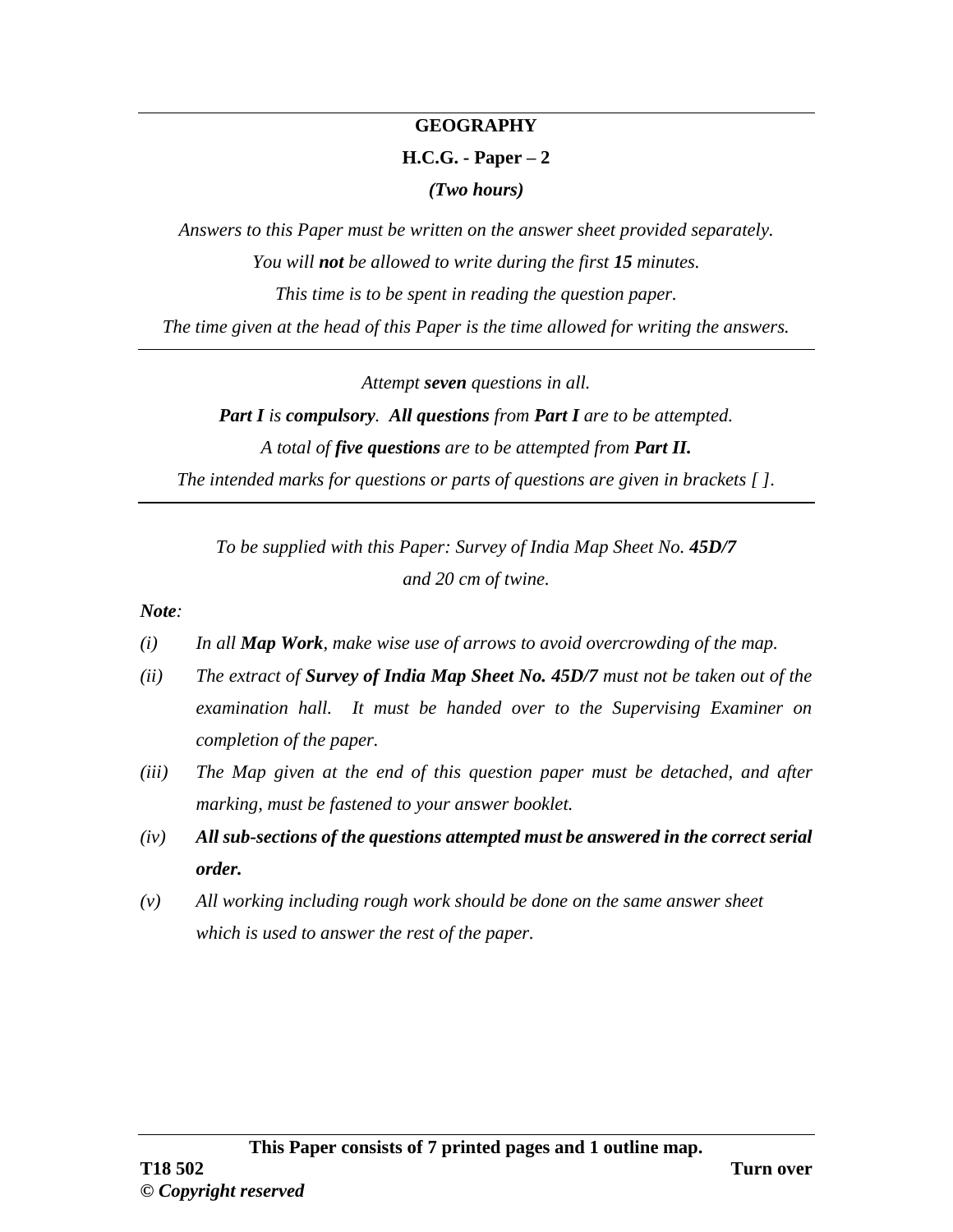### **PART I (30 Marks)**

# *Attempt all questions from this Part*

#### **Question 1**

Study the extract of the **Survey of India** Map sheet No. **45D/7** and answer the following questions:

| (a) | Give the <i>six figure grid reference</i> for:                                                   | $[2]$ |
|-----|--------------------------------------------------------------------------------------------------|-------|
|     | $\Delta$ 268<br>(i)                                                                              |       |
|     | (ii) Temple south east of Khara                                                                  |       |
| (b) | Name the following:                                                                              | $[2]$ |
|     | The <i>drainage pattern</i> seen in 9185.<br>(i)                                                 |       |
|     | The <i>pattern of settlement</i> seen in 9787.<br>(ii)                                           |       |
| (c) | What do the following symbols mean?                                                              | $[2]$ |
|     | 3r in 9089.<br>(i)                                                                               |       |
|     | (ii) $200$ in 9383.                                                                              |       |
| (d) | Name two types of vegetation found in the region east of easting 93.                             | $[2]$ |
| (e) | Give two evidences which suggest that the rainfall received in the region shown                  | [2]   |
|     | on the map extract is <i>seasonal</i> .                                                          |       |
| (f) | Calculate the area of the region between $85 - 90$ northing and $90 - 95$ easting.               | $[2]$ |
|     | Give your answer in kilometer.                                                                   |       |
| (g) | Mention any two manmade features and two natural features in grid square 9080.                   | $[2]$ |
| (h) | What is the <i>direct distance</i> in <i>kilometers</i> between the <b>surveyed</b> tree west of | [2]   |
|     | Rampura (9580) to the <b>chhatri</b> in Juvol (9282)?                                            |       |
| (i) | Mention:                                                                                         | $[2]$ |
|     | The most commonly used <i>means of transport</i> in the area shown on the map<br>(i)             |       |
|     | extract.                                                                                         |       |
|     | The main occupation of the people of the region in the south eastern part of<br>(ii)             |       |
|     | the map extract.                                                                                 |       |
| (j) | What is the <i>compass direction</i> of Rampura (9580) from Karja (9781)?<br>(i)                 | $[2]$ |
|     | (ii) Identify the landform marked by contours in 9782.                                           |       |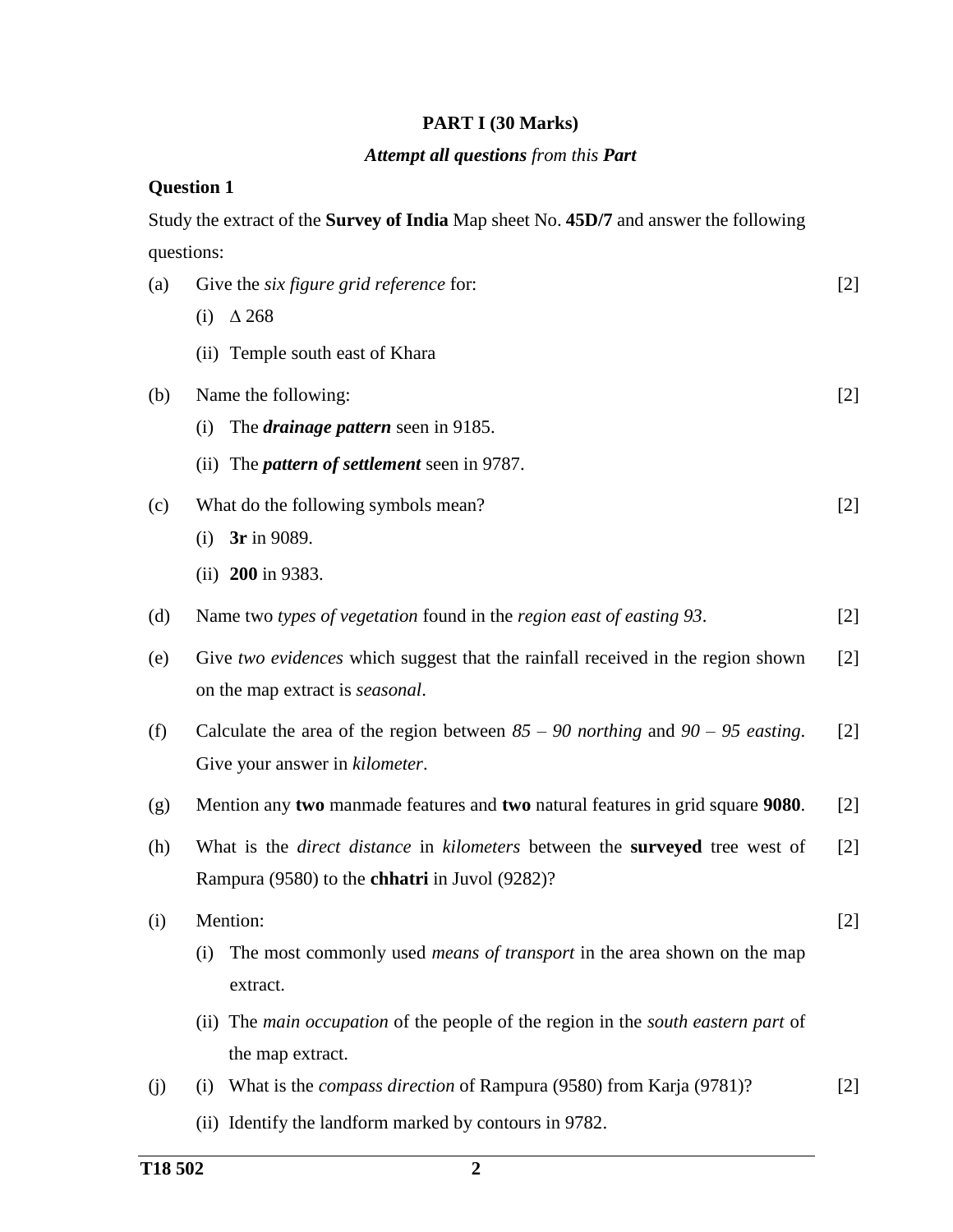On the outline map of India provided:

| (a) | Shade and label Thar desert.                           | $[1]$ |
|-----|--------------------------------------------------------|-------|
| (b) | Label the river Narmada.                               | $[1]$ |
| (c) | Shade and name the <i>Wular lake</i> .                 | $[1]$ |
| (d) | Shade and label Kanara coast.                          | $[1]$ |
| (e) | Mark and name Mount Kanchenjunga.                      | $[1]$ |
| (f) | Shade and label a densely-populated region in India.   | $[1]$ |
| (g) | Shade and label a region with Red soil in India.       | $[1]$ |
| (h) | Mark with a dot and name Chennai.                      | $[1]$ |
| (i) | Mark and label the Arabian Sea branch of S.W. Monsoon. | $[1]$ |
| (i) | Mark with a dot and name Singhbhum.                    | $[1]$ |

### **PART II (50 Marks)**

#### *Attempt any five questions from this Part*

| T <sub>18</sub> 50 <sub>2</sub> | 3<br>Turn over                                                                                      |  |
|---------------------------------|-----------------------------------------------------------------------------------------------------|--|
|                                 | season.                                                                                             |  |
| (d)                             | Write three differences between summer monsoon season and retreating monsoon                        |  |
|                                 | (iii) <i>Jaipur</i> has a higher annual range of temperature than <i>Mumbai</i> .                   |  |
|                                 | (ii) Central Maharashtra gets less rainfall than the coastal area of Maharashtra.                   |  |
|                                 | Kanyakumari experiences equable climate.<br>(i)                                                     |  |
| (c)                             | Give a reason for each of the following:                                                            |  |
|                                 | (ii) How does the "Mango shower" influence the state of <i>Karnataka</i> ?                          |  |
|                                 |                                                                                                     |  |
| (b)                             | Name a <i>state</i> that is the <b>first</b> to experience the <i>onset of the monsoon</i> .<br>(i) |  |
|                                 | <i>rainfall</i> of the <b>southeast part</b> of India?                                              |  |
| (a)                             | How is the winter rainfall of the <b>northwest part</b> of India different from the winter          |  |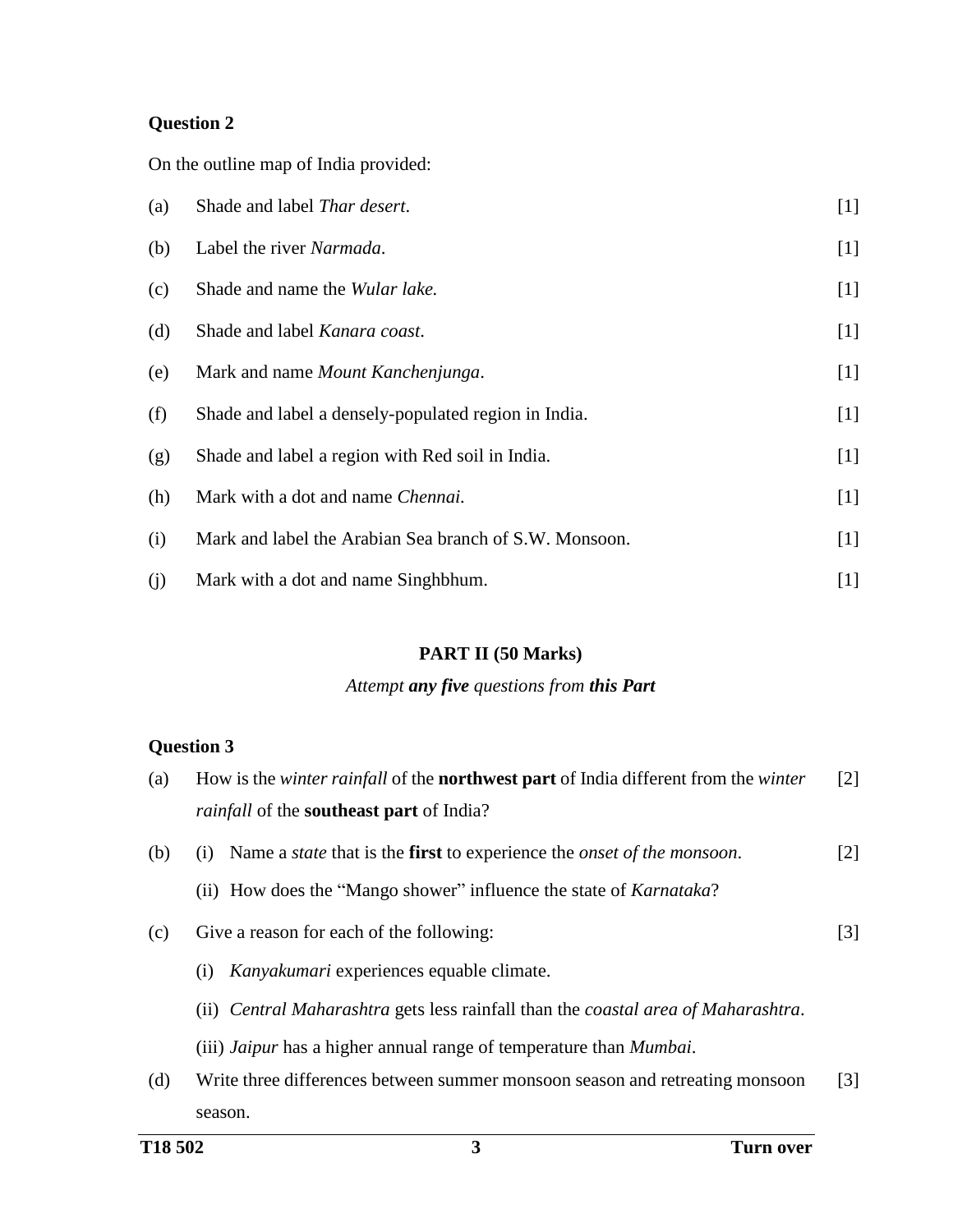| (a) | Why does <i>alluvial soil</i> differ in texture?<br>(i)    | $[2]$             |
|-----|------------------------------------------------------------|-------------------|
|     | (ii) State two cash crops that grow well in alluvial soil. |                   |
| (b) | With reference to <b>black soil</b> answer the following:  | $\lceil 2 \rceil$ |
|     | Name one important crop which grows in this soil.<br>(i)   |                   |
|     | (ii) Give one <i>chemical property</i> of this soil.       |                   |
| (c) | Give one geographical reason for each of the following:    | $[3]$             |
|     | Red soil requires irrigation.<br>(i)                       |                   |
|     | (ii) Afforestation prevents soil from getting eroded.      |                   |
|     | (iii) Laterite soil is red in colour.                      |                   |
| (d) | What is soil erosion?<br>(i)                               | $[3]$             |
|     | (ii) Mention two causes of soil erosion in India.          |                   |

| (a) | Name an area in India where Tropical Monsoon forest is found.<br>(1)                         | $[2]$             |
|-----|----------------------------------------------------------------------------------------------|-------------------|
|     | (ii) How is this forest of great commercial value to India?                                  |                   |
| (b) | With reference to Littoral forest, answer the following questions:                           | $\lceil 2 \rceil$ |
|     | Why do the trees in this forest grow aerial roots?<br>$\left( 1 \right)$                     |                   |
|     | (ii) Name one area in India where this forest is found.                                      |                   |
| (c) | Name a state in India where thorn and scrub forest is found.<br>(1)                          | $\lceil 3 \rceil$ |
|     | Give two ways by which the trees that are found here have adapted to the<br>(11)<br>climate. |                   |
| (d) | Give two ways in which forests are important.<br>(1)                                         | $\lceil 3 \rceil$ |
|     | (ii) Mention one forest conservation method followed in India.                               |                   |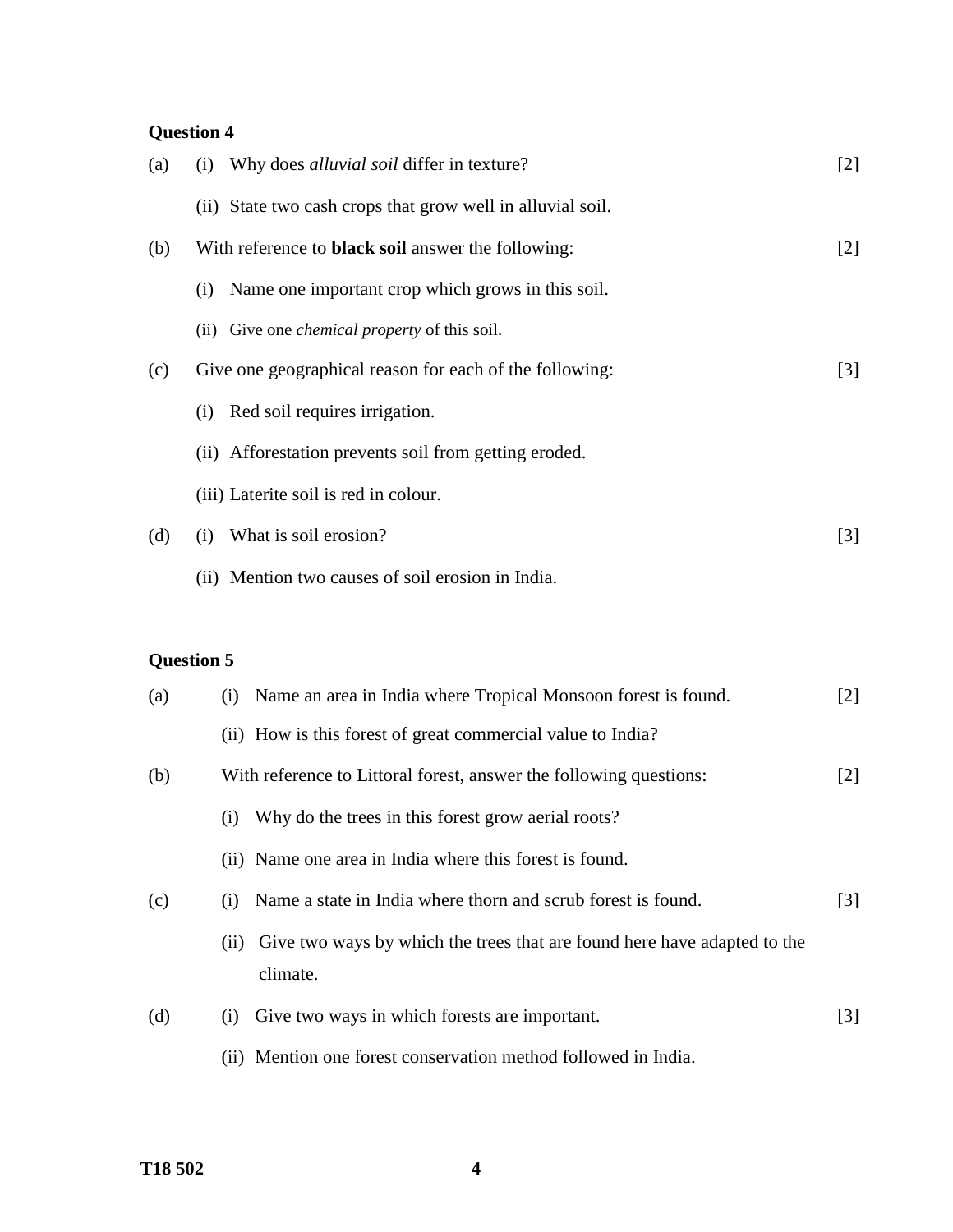| There is plenty of rain in India during the rainy season, yet we need irrigation.<br>(a)<br>Give two reasons to support this statement. |                   |                                                                                                       |       |  |
|-----------------------------------------------------------------------------------------------------------------------------------------|-------------------|-------------------------------------------------------------------------------------------------------|-------|--|
| (b)                                                                                                                                     | (i)               | Name three traditional means of irrigation.                                                           | $[2]$ |  |
|                                                                                                                                         |                   | (ii) Give a reason why traditional means of irrigation are still important in<br>most parts of India. |       |  |
| (c)                                                                                                                                     | (i)               | Differentiate between Surface water and Ground water.                                                 | $[3]$ |  |
|                                                                                                                                         | (ii)              | Mention two reasons to explain as to why we are facing water scarcity in<br>recent times.             |       |  |
| (d)                                                                                                                                     | (i)               | What is rain water harvesting?                                                                        | $[3]$ |  |
|                                                                                                                                         |                   | (ii) What are the advantages of rain water harvesting?                                                |       |  |
|                                                                                                                                         |                   | (iii) Name two water harvesting systems practised in India.                                           |       |  |
|                                                                                                                                         | <b>Question 7</b> |                                                                                                       |       |  |
| (a)                                                                                                                                     |                   | Give two advantages that non-conventional energy sources have over conventional<br>energy sources.    | $[2]$ |  |
| (b)                                                                                                                                     | (i)               | Mention one advantage of the use of natural gas over coal or petroleum.                               | $[2]$ |  |
|                                                                                                                                         |                   | (ii) Name one off shore oil field of India.                                                           |       |  |
| (c)                                                                                                                                     |                   | Answer the following:                                                                                 | $[3]$ |  |
|                                                                                                                                         | (i)               | State one industrial use of copper.                                                                   |       |  |
|                                                                                                                                         |                   | (ii) Mention <i>one advantage</i> of generating power from <i>bio-gas</i> .                           |       |  |
|                                                                                                                                         |                   | (iii) Name the mineral that toughens steel and makes it rust-proof.                                   |       |  |
| (d)                                                                                                                                     | (i)               | Name the <i>metal</i> obtained from Bauxite.<br>Give any one use of the metal mentioned by you.       | $[3]$ |  |
|                                                                                                                                         |                   | (ii) Which multi-purpose project provides power to both Punjab and Himachal                           |       |  |

(ii) Which multi-purpose project provides power to both Punjab and Himachal Pradesh?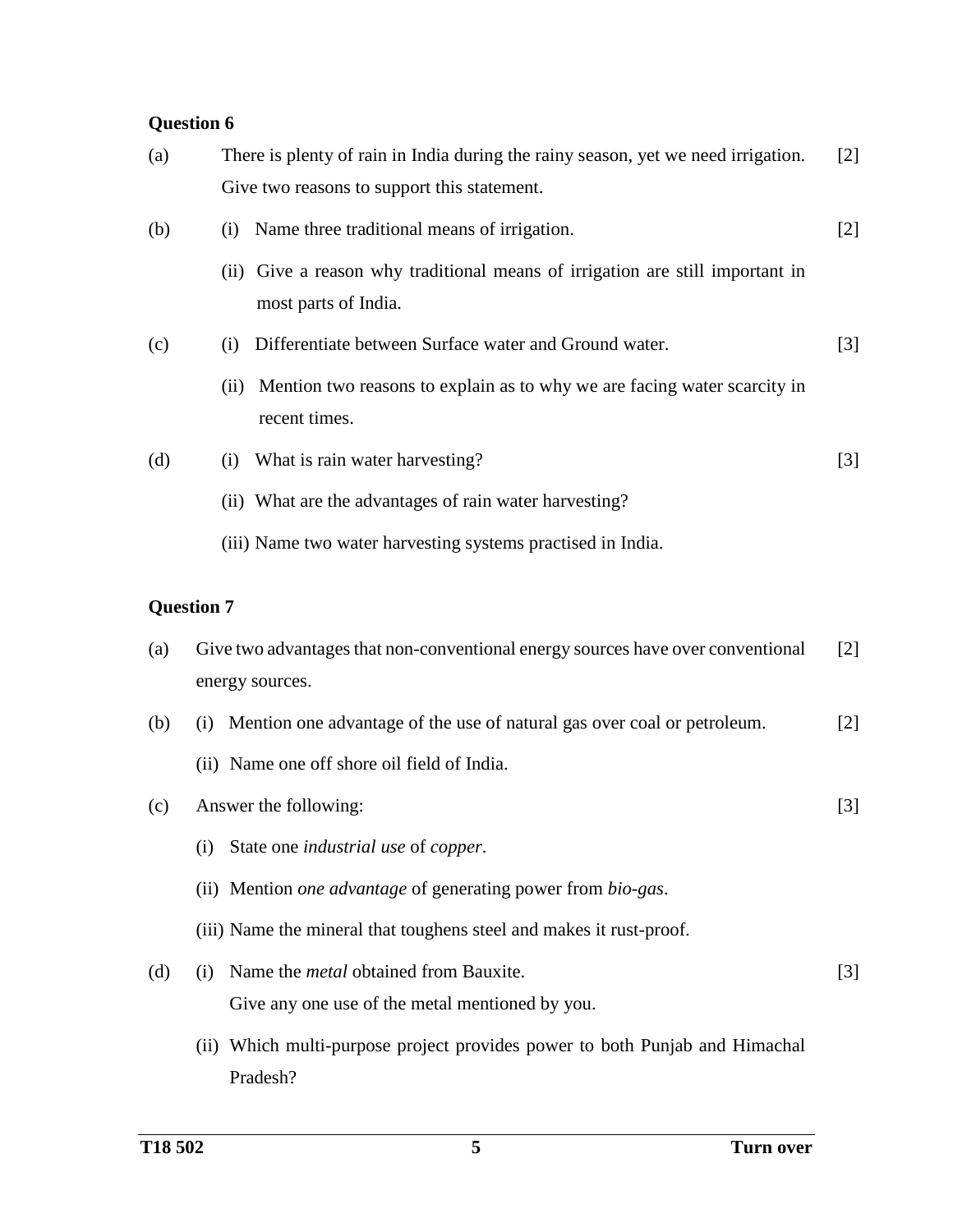| (a) | With reference to the cultivation of tea answer the following:                        | $[2]$             |
|-----|---------------------------------------------------------------------------------------|-------------------|
|     | Why is tea grown on hill slopes?<br>(i)                                               |                   |
|     | (ii) Why tea bushes have to be pruned at regular intervals?                           |                   |
| (b) | With reference to rice cultivation answer the following:                              | $[2]$             |
|     | Why does the cultivation of rice require a lot of manual labour?<br>(i)               |                   |
|     | (ii) Mention two geographical conditions which suit the cultivation of rice.          |                   |
| (c) | Give a geographical reason for each of the following:                                 | $[3]$             |
|     | Cotton is a labour intensive crop.<br>(i)                                             |                   |
|     | (ii) Jute is retted after it has been harvested.                                      |                   |
|     | (iii) The growing of pulses is important in India.                                    |                   |
| (d) | Why is agriculture important in India?<br>(i)                                         | $[3]$             |
|     | (ii) Name the two main agricultural seasons of India.                                 |                   |
|     | (iii) What is mixed farming?                                                          |                   |
|     | <b>Question 9</b>                                                                     |                   |
| (a) | Name the <i>private sector</i> iron and steel plant of India.<br>(i)                  | $[2]$             |
|     | (ii) From where does it get its supply of:                                            |                   |
|     | 1.<br>Iron ore                                                                        |                   |
|     | 2.<br>Manganese                                                                       |                   |
|     | Coal?<br>3.                                                                           |                   |
| (b) | Mention any two problems faced by the cotton textile industry of India.               | $\lceil 2 \rceil$ |
| (c) | Give a geographical reason for each of the following:                                 | $\lceil 3 \rceil$ |
|     | Silk industry is doing particularly well in Karnataka.<br>(i)                         |                   |
|     | <i>Petrochemical products</i> are gaining popularity in modern times.<br>(ii)         |                   |
|     | (iii) The electronics industry is proving to be an asset for our country in the field |                   |
|     | of education.                                                                         |                   |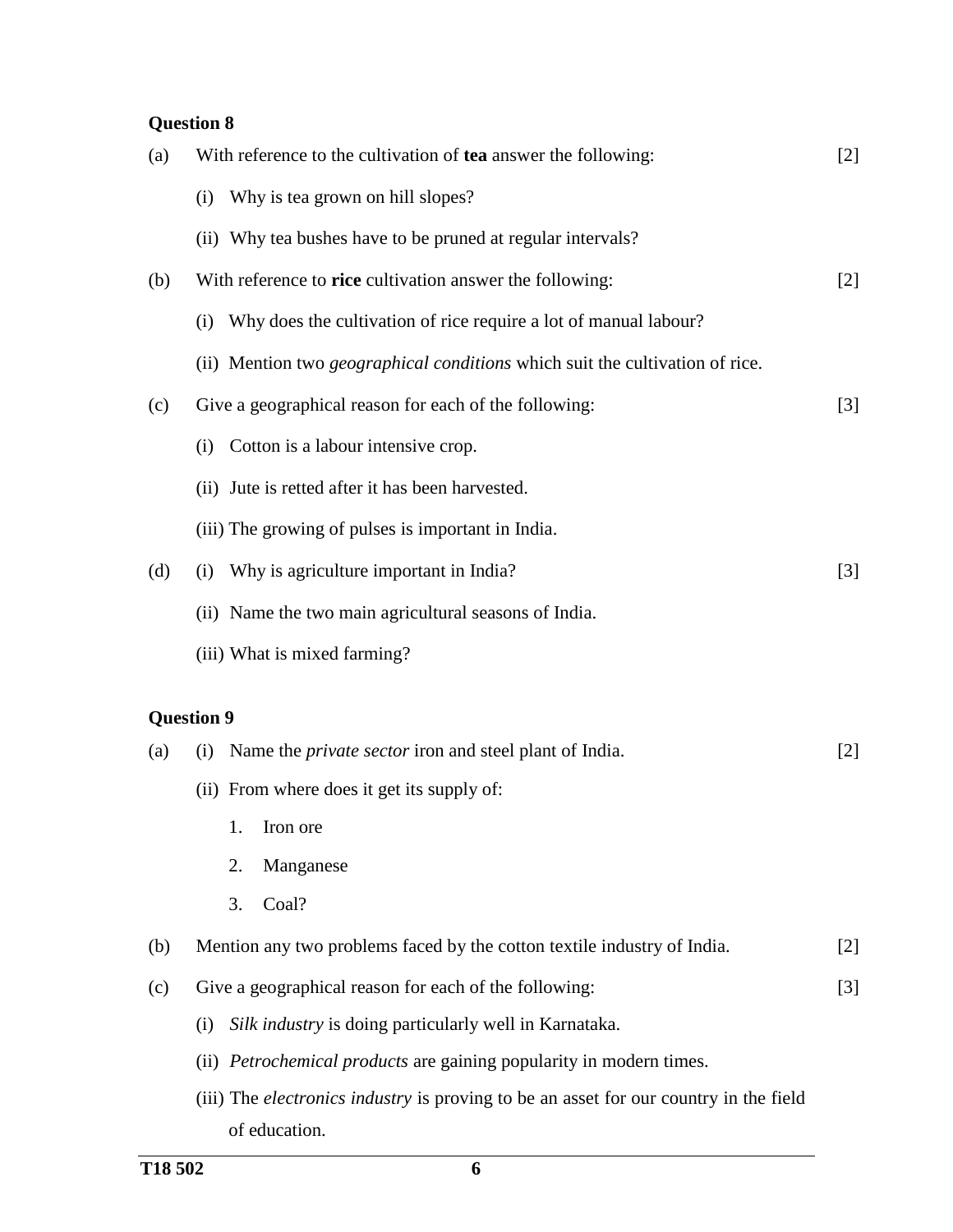- (d) Name the following:
	- (i) A city most famous for electronics and hence called "The Electronics Capital of India".
	- (ii) The location of an iron and steel industry set up with *German collaboration*.
	- (iii) A by-product of sugar industry which is used in the manufacture of wax and shoe polish.

- (a) Give two reasons for the *"means of transport"* being called the lifelines of a nation's economy. [2]
- (b) Give **two ways** in which *rail transport* is useful for the people of India. [2]
- (c) (i) State **one advantage** of *inland waterways*. [3]
	- (ii) State **one advantage** of *roadways*.
	- (iii) State **one disadvantage** of *water transport*.
- (d) Give **three reasons** as to why *airways* are becoming a popular means of transport in modern India. [3]

| (a) | Give two reasons as to why there is a need for safe waste disposal.         | $[2]$             |
|-----|-----------------------------------------------------------------------------|-------------------|
| (b) | How can waste be reused? Explain with the help of an example.               | $[2]$             |
| (c) | Mention one way in which waste accumulation has an effect on the following: | $\lceil 3 \rceil$ |
|     | aquatic life<br>(i)                                                         |                   |
|     | (ii) terrestrial life                                                       |                   |
|     | (iii) landscape                                                             |                   |
| (d) | What do you mean by the following terms?                                    | $\lceil 3 \rceil$ |
|     | Segregation.<br>(i)                                                         |                   |
|     | (ii) Composting.                                                            |                   |
|     | (iii) Dumping.                                                              |                   |